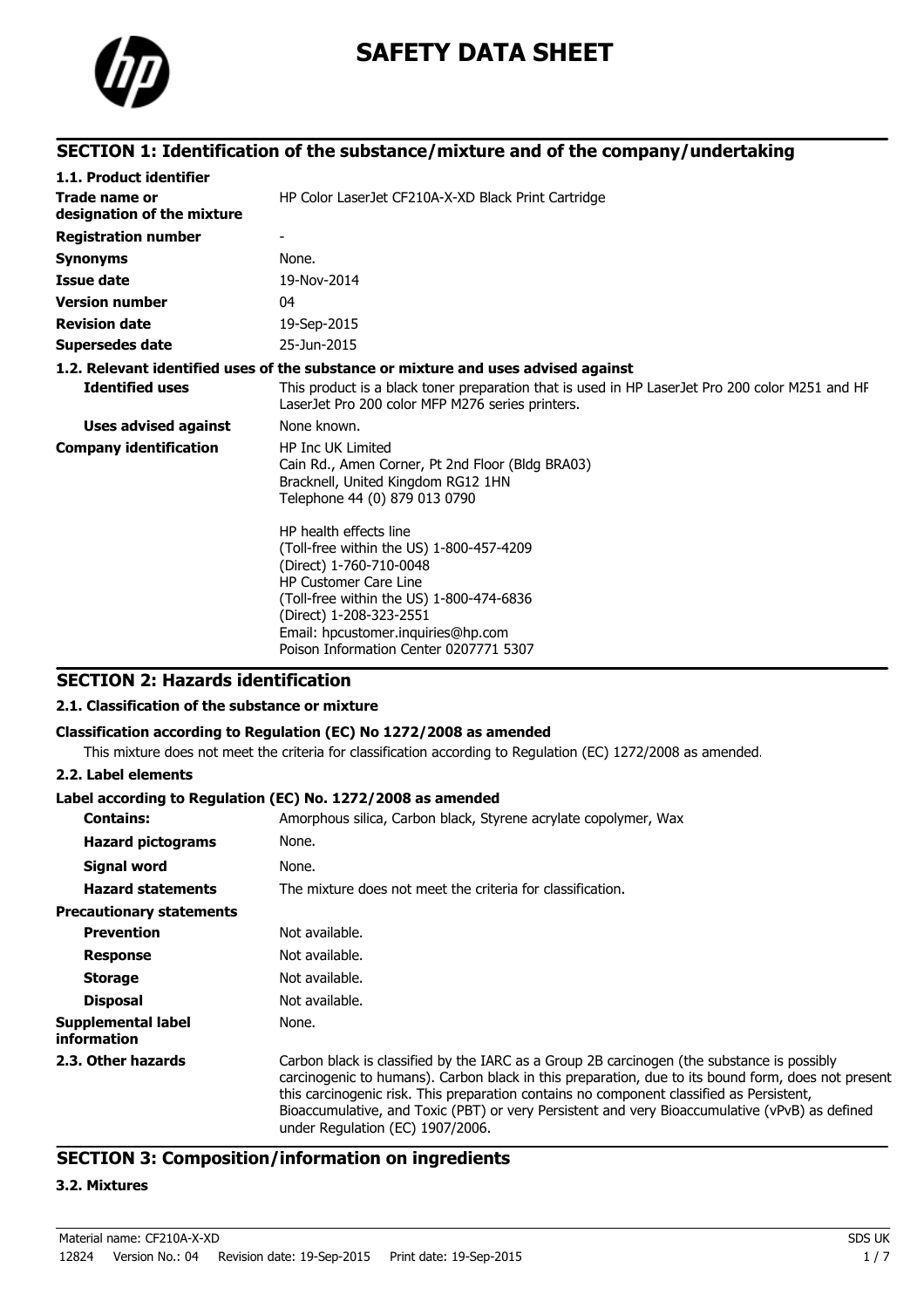| <b>General information</b>                         |               |                        |                               |                          |              |
|----------------------------------------------------|---------------|------------------------|-------------------------------|--------------------------|--------------|
| <b>Chemical name</b>                               | $\frac{1}{2}$ | CAS-No. / EC<br>No.    | <b>REACH Registration No.</b> | Index No.                | <b>Notes</b> |
| Styrene acrylate copolymer                         | < 85          | <b>Trade Secret</b>    | $\overline{\phantom{a}}$      | $\overline{\phantom{a}}$ |              |
| <b>Classification:</b><br>$\overline{\phantom{a}}$ |               |                        |                               |                          |              |
| Carbon black                                       | < 10          | 1333-86-4<br>215-609-9 | 01-2119384822-32-XXXX         |                          |              |
| <b>Classification:</b>                             |               |                        |                               |                          |              |
| Wax                                                | $<$ 10        | <b>Trade Secret</b>    |                               |                          |              |
| <b>Classification:</b>                             |               |                        |                               |                          |              |
| Amorphous silica                                   | $<$ 3         | 7631-86-9<br>231-545-4 | 01-2119379499-16-xxxx         |                          |              |
| <b>Classification:</b>                             |               |                        |                               |                          |              |
|                                                    |               |                        |                               |                          |              |

### **SECTION 4: First aid measures**

**General information** Not available.

| 4.1. Description of first aid measures                                                   |                                                                                                                                                                                                   |
|------------------------------------------------------------------------------------------|---------------------------------------------------------------------------------------------------------------------------------------------------------------------------------------------------|
| <b>Inhalation</b>                                                                        | Move person to fresh air immediately. If irritation persists, consult a physician.                                                                                                                |
| <b>Skin contact</b>                                                                      | Wash affected areas thoroughly with mild soap and water. Get medical attention if irritation<br>develops or persists.                                                                             |
| Eye contact                                                                              | Do not rub eyes. Immediately flush with large amounts of clean, warm water (low pressure) for at<br>least 15 minutes or until particles are removed. If irritation persists, consult a physician. |
| <b>Ingestion</b>                                                                         | Rinse mouth out with water. Drink one to two glasses of water. If symptoms occur, consult a<br>physician.                                                                                         |
| 4.2. Most important<br>symptoms and effects, both<br>acute and delayed                   | Not available.                                                                                                                                                                                    |
| 4.3. Indication of any<br>immediate medical attention<br>and special treatment<br>needed | Not available.                                                                                                                                                                                    |

### **SECTION 5: Firefighting measures**

| 5.1. Extinguishing media<br>Suitable extinguishing<br>CO2, water, or dry chemical<br>media<br>None known.<br>Unsuitable extinguishing<br>media<br>Not available.<br>from the substance or<br>mixture<br>Not available.<br><b>Special protective</b><br>equipment for<br>firefighters<br><b>Special fire fighting</b><br>procedures<br>None established. | <b>General fire hazards</b> | Not available.                                              |
|---------------------------------------------------------------------------------------------------------------------------------------------------------------------------------------------------------------------------------------------------------------------------------------------------------------------------------------------------------|-----------------------------|-------------------------------------------------------------|
| 5.2. Special hazards arising<br>5.3. Advice for firefighters<br><b>Specific methods</b>                                                                                                                                                                                                                                                                 |                             |                                                             |
|                                                                                                                                                                                                                                                                                                                                                         |                             |                                                             |
|                                                                                                                                                                                                                                                                                                                                                         |                             |                                                             |
|                                                                                                                                                                                                                                                                                                                                                         |                             |                                                             |
|                                                                                                                                                                                                                                                                                                                                                         |                             | If fire occurs in the printer, treat as an electrical fire. |
|                                                                                                                                                                                                                                                                                                                                                         |                             |                                                             |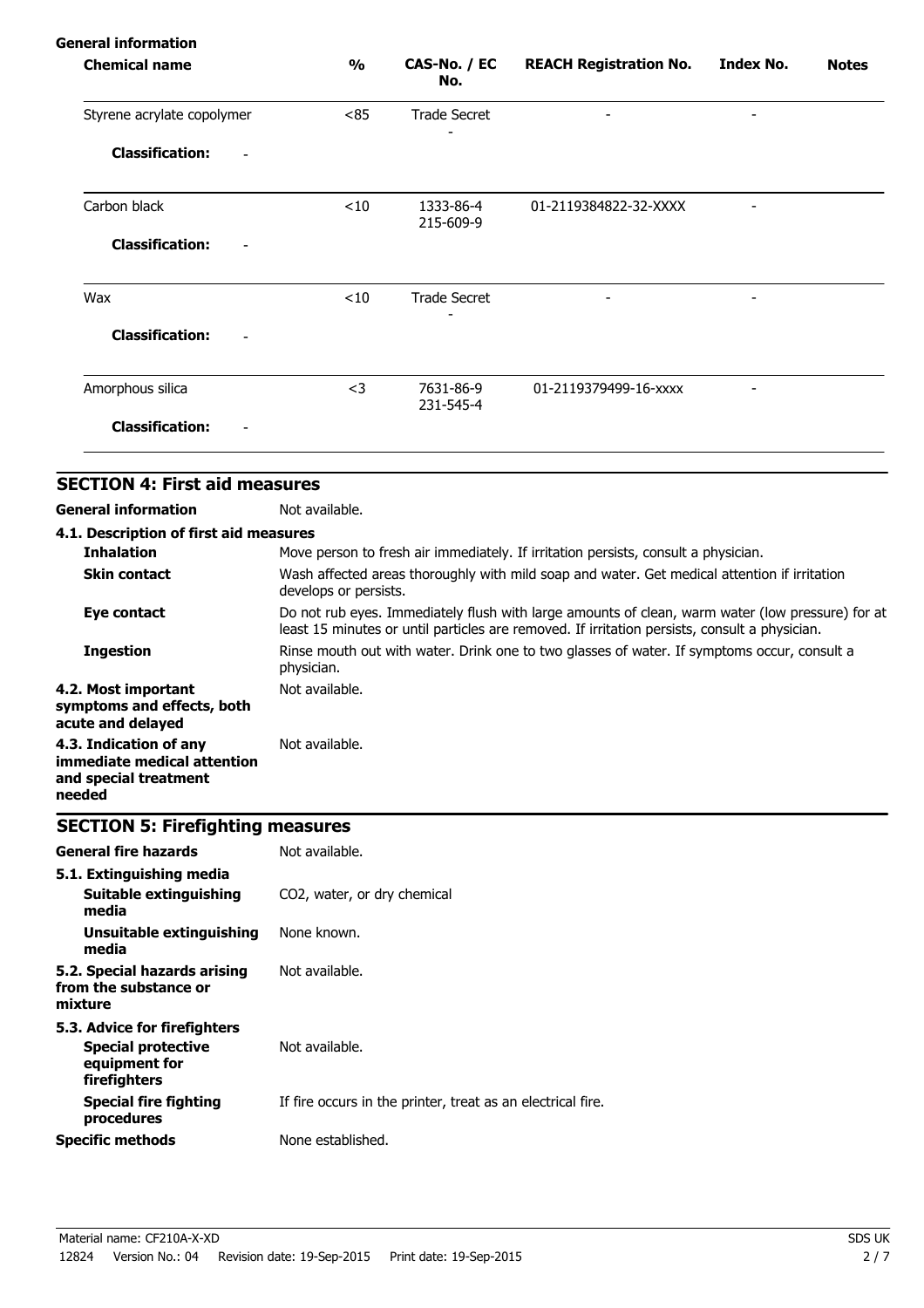### **SECTION 6: Accidental release measures**

|                                                              | 6.1. Personal precautions, protective equipment and emergency procedures                                  |
|--------------------------------------------------------------|-----------------------------------------------------------------------------------------------------------|
| For non-emergency<br>personnel                               | Minimize dust generation and accumulation.                                                                |
| For emergency<br>responders                                  | Not available.                                                                                            |
| 6.2. Environmental<br>precautions                            | Do not flush into surface water or sanitary sewer system. See also section 13 Disposal<br>considerations. |
| 6.3. Methods and material for<br>containment and cleaning up | Not available.                                                                                            |
| 6.4. Reference to other<br>sections                          | Not available.                                                                                            |
| <b>SECTION 7: Handling and storage</b>                       |                                                                                                           |

| <b>PLUITURY: Handhilly and Storage</b>                                                                                                                                                |
|---------------------------------------------------------------------------------------------------------------------------------------------------------------------------------------|
| Keep out of the reach of children. Avoid inhalation of dust and contact with skin and eyes. Use with<br>adequate ventilation. Keep away from excessive heat, sparks, and open flames. |
| Keep out of the reach of children. Keep tightly closed and dry. Store at room temperature. Store<br>away from strong oxidizers.                                                       |
| Not available.                                                                                                                                                                        |
|                                                                                                                                                                                       |

### **SECTION 8: Exposure controls/personal protection**

#### **8.1. Control parameters**

#### **Occupational exposure limits**

| UK. EH40 Workplace Exposure Limits (WELs)<br><b>Components</b> | <b>Type</b>                                                                                    | <b>Value</b>                                                                          |  |
|----------------------------------------------------------------|------------------------------------------------------------------------------------------------|---------------------------------------------------------------------------------------|--|
| Carbon black (CAS<br>1333-86-4)                                | <b>STEL</b>                                                                                    | $7$ mg/m $3$                                                                          |  |
|                                                                | <b>TWA</b>                                                                                     | $3.5$ mg/m $3$                                                                        |  |
| <b>Biological limit values</b>                                 | No biological exposure limits noted for the ingredient(s).                                     |                                                                                       |  |
| <b>Recommended monitoring</b><br>procedures                    | Not available.                                                                                 |                                                                                       |  |
| <b>Derived no-effect level</b><br>(DNEL)                       | Not available.                                                                                 |                                                                                       |  |
| <b>Predicted no effect</b><br>concentrations (PNECs)           | Not available.                                                                                 |                                                                                       |  |
| <b>Exposure guidelines</b>                                     | USA OSHA (TWA/PEL): 15 mg/m3 (Total Dust), 5 mg/m3 (Respirable Fraction)                       |                                                                                       |  |
|                                                                | ACGIH (TWA/TLV): 10 mg/m3 (Inhalable Particulate), 3 mg/m3 (Respirable Particulate)            |                                                                                       |  |
|                                                                | Amorphous silica: USA OSHA (TWA/PEL): 20 mppcf 80 (mg/m3)/%SiO2, ACGIH (TWA/TLV): 10<br>mg/m3  |                                                                                       |  |
|                                                                | TRGS 900 (Luftgrenzwert) - 10 mg/m3 (Einatembare partikel), 3 mg/m3 (Alveolengängige fraktion) |                                                                                       |  |
|                                                                | UK WEL: 10 mg/m3 (Respirable Dust), 5 mg/m3 (Inhalable Dust)                                   |                                                                                       |  |
| 8.2. Exposure controls                                         |                                                                                                |                                                                                       |  |
| <b>Appropriate engineering</b><br>controls                     | Use in a well ventilated area.                                                                 |                                                                                       |  |
|                                                                | Individual protection measures, such as personal protective equipment                          |                                                                                       |  |
| <b>General information</b>                                     |                                                                                                | No personal respiratory protective equipment required under normal conditions of use. |  |
| <b>Eye/face protection</b>                                     | Not available.                                                                                 |                                                                                       |  |
| <b>Skin protection</b>                                         |                                                                                                |                                                                                       |  |
| - Hand protection                                              | Not available.                                                                                 |                                                                                       |  |
| - Other                                                        | Not available.                                                                                 |                                                                                       |  |
| <b>Respiratory protection</b>                                  | Not available.                                                                                 |                                                                                       |  |
| <b>Thermal hazards</b>                                         | Not available.                                                                                 |                                                                                       |  |
| <b>Hygiene measures</b>                                        | Not available.                                                                                 |                                                                                       |  |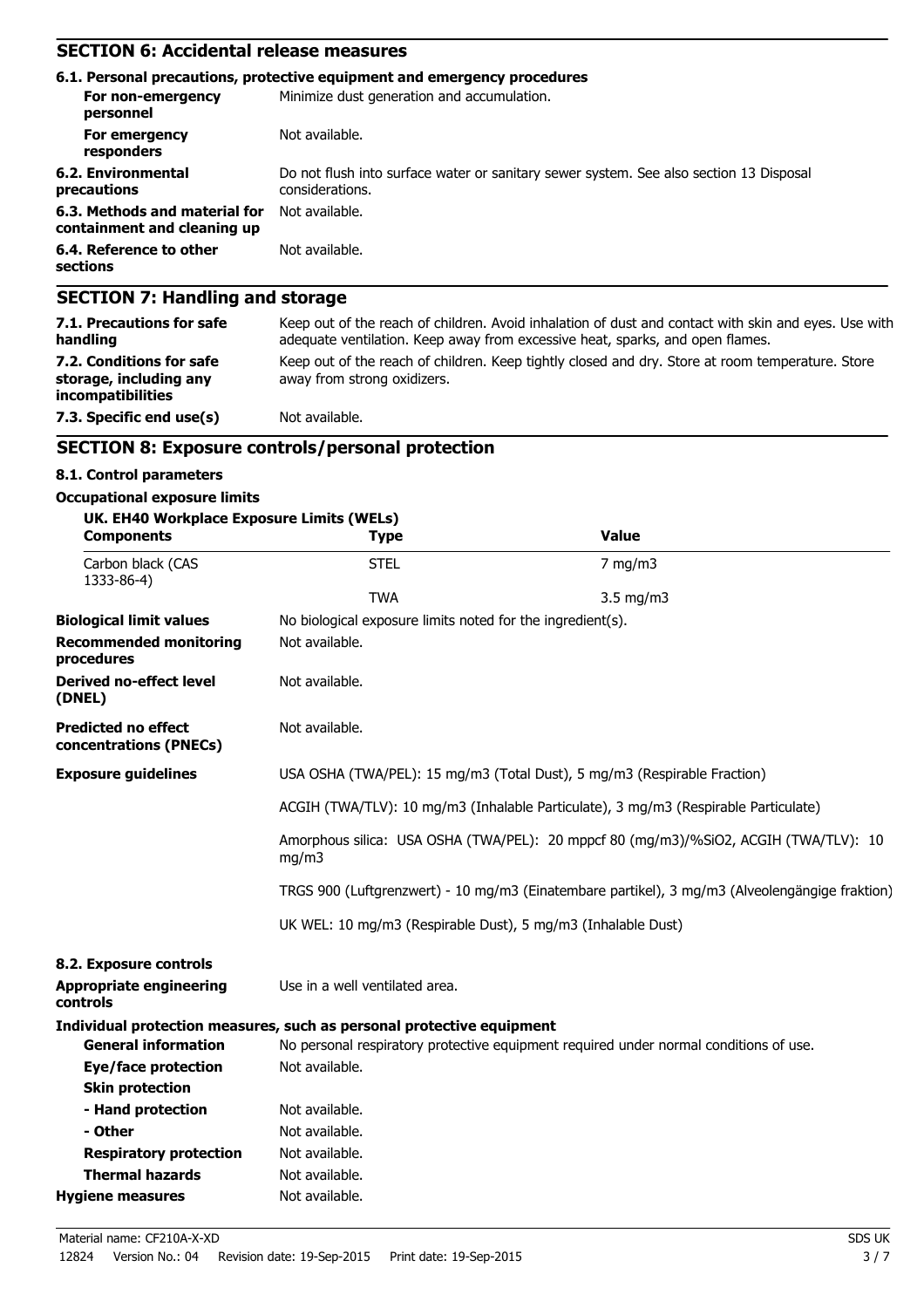### **SECTION 9: Physical and chemical properties**

| 9.1. Information on basic physical and chemical properties |                                                               |
|------------------------------------------------------------|---------------------------------------------------------------|
| <b>Appearance</b>                                          | Fine powder                                                   |
| <b>Physical state</b>                                      | Solid.                                                        |
| <b>Color</b>                                               | Black.                                                        |
| Odor                                                       | Slight plastic odor                                           |
| <b>Odor threshold</b>                                      | Not available.                                                |
| рH                                                         | Not applicable                                                |
| <b>Melting point/freezing point</b>                        | Not available.                                                |
| <b>Initial boiling point and</b><br>boiling range          | Not applicable                                                |
| <b>Flash point</b>                                         | Not applicable                                                |
| <b>Evaporation rate</b>                                    | Not applicable                                                |
| <b>Flammability (solid, gas)</b>                           | Not available.                                                |
| Upper/lower flammability or explosive limits               |                                                               |
| <b>Flammability limit - lower</b><br>(%)                   | Not flammable                                                 |
| <b>Flammability limit -</b><br>upper $(% )$                | Not available.                                                |
| Vapor pressure                                             | Not applicable                                                |
| Solubility(ies)                                            |                                                               |
| Solubility (water)                                         | Negligible in water. Partially soluble in toluene and xylene. |
| Solubility (other)                                         | Not available.                                                |
| <b>Partition coefficient</b><br>(n-octanol/water)          | Not available.                                                |
| <b>Auto-ignition temperature</b>                           | Not applicable                                                |
| <b>Decomposition temperature</b>                           | > 392 °F (> 200 °C)                                           |
| <b>Viscosity</b>                                           | Not applicable                                                |
| <b>Explosive properties</b>                                | Not available.                                                |
| <b>Oxidizing properties</b>                                | No information available.                                     |
| 9.2. Other information                                     |                                                               |
| <b>Percent volatile</b>                                    | 0 % estimated                                                 |
| Softening point                                            | 176 - 266 °F (80 - 130 °C)                                    |

## **SECTION 10: Stability and reactivity**

| 10.1. Reactivity                            | Not available.                          |
|---------------------------------------------|-----------------------------------------|
| 10.2. Chemical stability                    | Stable under normal storage conditions. |
| 10.3. Possibility of hazardous<br>reactions | Will not occur.                         |
| 10.4. Conditions to avoid                   | Imaging Drum: Exposure to light         |
| 10.5. Incompatible materials                | Strong oxidizers                        |
| 10.6. Hazardous<br>decomposition products   | Carbon monoxide and carbon dioxide.     |

### **SECTION 11: Toxicological information**

| <b>General information</b> |
|----------------------------|
| 11 1 Information on toxic  |

Not available.

#### **11.1. Information on toxicological effects**

| <b>Acute toxicity</b>                                         | Based on available data, the classification criteria are not met.                                                                      |
|---------------------------------------------------------------|----------------------------------------------------------------------------------------------------------------------------------------|
| <b>Skin corrosion/irritation</b>                              | Based on available data, the classification criteria are not met.                                                                      |
| Serious eye damage/eye<br><i>irritation</i>                   | Based on available data, the classification criteria are not met.                                                                      |
| <b>Respiratory sensitization</b><br><b>Skin sensitization</b> | Based on available data, the classification criteria are not met.<br>Based on available data, the classification criteria are not met. |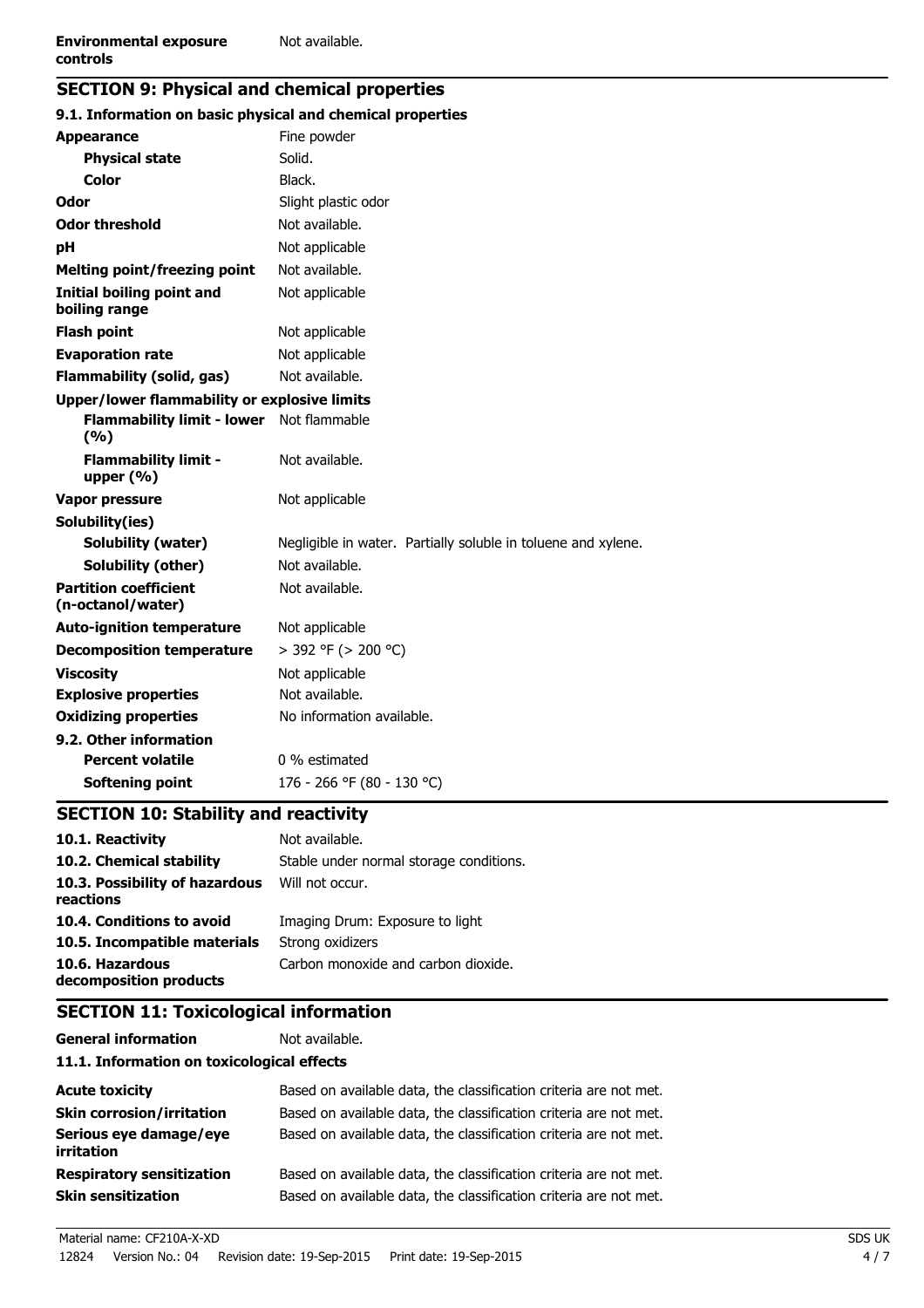| <b>Germ cell mutagenicity</b>                                 | Negative, does not indicate mutagenic potential (Ames Test: Salmonella typhimurium)<br>Based on available data, the classification criteria are not met. |                                                                                                                                                                 |                                                                                                                                                                                                                                                                                                                                                                                                                                                                                                                       |  |
|---------------------------------------------------------------|----------------------------------------------------------------------------------------------------------------------------------------------------------|-----------------------------------------------------------------------------------------------------------------------------------------------------------------|-----------------------------------------------------------------------------------------------------------------------------------------------------------------------------------------------------------------------------------------------------------------------------------------------------------------------------------------------------------------------------------------------------------------------------------------------------------------------------------------------------------------------|--|
| Carcinogenicity                                               | Based on available data, the classification criteria are not met.                                                                                        |                                                                                                                                                                 |                                                                                                                                                                                                                                                                                                                                                                                                                                                                                                                       |  |
|                                                               |                                                                                                                                                          | carcinogens according to ACGIH, EU, IARC, MAK, NTP or OSHA.                                                                                                     | Carbon black is classified as a carcinogen by the IARC (possibly carcinogenic to humans, Group<br>2B) and by the State of California under Proposition 65. In their evaluations of carbon black, both<br>organizations indicate that exposure to carbon black, per se, does not occur when it remains<br>bound within a product matrix, specifically, rubber, ink, or paint. Carbon black is present only in a<br>bound form in this preparation. None of the other ingredients in this preparation are classified as |  |
| <b>IARC Monographs. Overall Evaluation of Carcinogenicity</b> |                                                                                                                                                          |                                                                                                                                                                 |                                                                                                                                                                                                                                                                                                                                                                                                                                                                                                                       |  |
| Carbon black (CAS 1333-86-4)                                  |                                                                                                                                                          | 2B Possibly carcinogenic to humans.                                                                                                                             |                                                                                                                                                                                                                                                                                                                                                                                                                                                                                                                       |  |
| <b>Reproductive toxicity</b>                                  | Based on available data, the classification criteria are not met.                                                                                        |                                                                                                                                                                 |                                                                                                                                                                                                                                                                                                                                                                                                                                                                                                                       |  |
| <b>Specific target organ toxicity</b><br>- single exposure    | Based on available data, the classification criteria are not met.                                                                                        |                                                                                                                                                                 |                                                                                                                                                                                                                                                                                                                                                                                                                                                                                                                       |  |
| <b>Specific target organ toxicity</b><br>- repeated exposure  | Based on available data, the classification criteria are not met.                                                                                        |                                                                                                                                                                 |                                                                                                                                                                                                                                                                                                                                                                                                                                                                                                                       |  |
| <b>Aspiration hazard</b>                                      |                                                                                                                                                          | Based on available data, the classification criteria are not met.                                                                                               |                                                                                                                                                                                                                                                                                                                                                                                                                                                                                                                       |  |
| <b>Components</b>                                             | <b>Species</b>                                                                                                                                           |                                                                                                                                                                 | <b>Test Results</b>                                                                                                                                                                                                                                                                                                                                                                                                                                                                                                   |  |
| Amorphous silica (CAS 7631-86-9)                              |                                                                                                                                                          |                                                                                                                                                                 |                                                                                                                                                                                                                                                                                                                                                                                                                                                                                                                       |  |
| <b>Acute</b>                                                  |                                                                                                                                                          |                                                                                                                                                                 |                                                                                                                                                                                                                                                                                                                                                                                                                                                                                                                       |  |
| <b>Oral</b>                                                   |                                                                                                                                                          |                                                                                                                                                                 |                                                                                                                                                                                                                                                                                                                                                                                                                                                                                                                       |  |
| LD50                                                          | Mouse                                                                                                                                                    |                                                                                                                                                                 | $> 15000$ mg/kg                                                                                                                                                                                                                                                                                                                                                                                                                                                                                                       |  |
|                                                               | Rat                                                                                                                                                      |                                                                                                                                                                 | $> 22500$ mg/kg                                                                                                                                                                                                                                                                                                                                                                                                                                                                                                       |  |
| Carbon black (CAS 1333-86-4)                                  |                                                                                                                                                          |                                                                                                                                                                 |                                                                                                                                                                                                                                                                                                                                                                                                                                                                                                                       |  |
| <b>Acute</b>                                                  |                                                                                                                                                          |                                                                                                                                                                 |                                                                                                                                                                                                                                                                                                                                                                                                                                                                                                                       |  |
| <b>Oral</b>                                                   |                                                                                                                                                          |                                                                                                                                                                 |                                                                                                                                                                                                                                                                                                                                                                                                                                                                                                                       |  |
| LD50                                                          | Rat                                                                                                                                                      |                                                                                                                                                                 | > 8000 mg/kg                                                                                                                                                                                                                                                                                                                                                                                                                                                                                                          |  |
| Mixture versus substance<br><b>information</b>                | Not available.                                                                                                                                           |                                                                                                                                                                 |                                                                                                                                                                                                                                                                                                                                                                                                                                                                                                                       |  |
| <b>Other information</b>                                      |                                                                                                                                                          | Complete toxicity data are not available for this specific formulation<br>Refer to Section 2 for potential health effects and Section 4 for first aid measures. |                                                                                                                                                                                                                                                                                                                                                                                                                                                                                                                       |  |
| <b>SECTION 12: Ecological information</b>                     |                                                                                                                                                          |                                                                                                                                                                 |                                                                                                                                                                                                                                                                                                                                                                                                                                                                                                                       |  |
| 12.1. Toxicity                                                | LC50: > 100 mg/l, Fish, 96.00 Hours                                                                                                                      |                                                                                                                                                                 |                                                                                                                                                                                                                                                                                                                                                                                                                                                                                                                       |  |
| <b>Product</b>                                                | <b>Species</b>                                                                                                                                           |                                                                                                                                                                 | <b>Test Results</b>                                                                                                                                                                                                                                                                                                                                                                                                                                                                                                   |  |
| CF210A-X-XD                                                   |                                                                                                                                                          |                                                                                                                                                                 |                                                                                                                                                                                                                                                                                                                                                                                                                                                                                                                       |  |
| <b>Aquatic</b>                                                |                                                                                                                                                          |                                                                                                                                                                 |                                                                                                                                                                                                                                                                                                                                                                                                                                                                                                                       |  |
| Fish                                                          | LC50<br>Fish                                                                                                                                             |                                                                                                                                                                 | $> 100$ mg/l, 96 Hours                                                                                                                                                                                                                                                                                                                                                                                                                                                                                                |  |
| 12.2. Persistence and<br>degradability                        | Not available.                                                                                                                                           |                                                                                                                                                                 |                                                                                                                                                                                                                                                                                                                                                                                                                                                                                                                       |  |
| 12.3. Bioaccumulative<br>potential                            | Not available.                                                                                                                                           |                                                                                                                                                                 |                                                                                                                                                                                                                                                                                                                                                                                                                                                                                                                       |  |
| <b>Partition coefficient</b><br>n-octanol/water (log Kow)     | Not available.                                                                                                                                           |                                                                                                                                                                 |                                                                                                                                                                                                                                                                                                                                                                                                                                                                                                                       |  |
| <b>Bioconcentration factor (BCF)</b>                          | Not available.                                                                                                                                           |                                                                                                                                                                 |                                                                                                                                                                                                                                                                                                                                                                                                                                                                                                                       |  |
| 12.4. Mobility in soil                                        | Not available.                                                                                                                                           |                                                                                                                                                                 |                                                                                                                                                                                                                                                                                                                                                                                                                                                                                                                       |  |
| 12.5. Results of PBT<br>and vPvB                              | Not a PBT or vPvB substance or mixture.                                                                                                                  |                                                                                                                                                                 |                                                                                                                                                                                                                                                                                                                                                                                                                                                                                                                       |  |
| assessment<br>12.6. Other adverse effects                     | Not available.                                                                                                                                           |                                                                                                                                                                 |                                                                                                                                                                                                                                                                                                                                                                                                                                                                                                                       |  |
| <b>SECTION 13: Disposal considerations</b>                    |                                                                                                                                                          |                                                                                                                                                                 |                                                                                                                                                                                                                                                                                                                                                                                                                                                                                                                       |  |
| 13.1. Waste treatment methods                                 |                                                                                                                                                          |                                                                                                                                                                 |                                                                                                                                                                                                                                                                                                                                                                                                                                                                                                                       |  |
| Residual waste                                                | Not available.                                                                                                                                           |                                                                                                                                                                 |                                                                                                                                                                                                                                                                                                                                                                                                                                                                                                                       |  |

### **dual waste** Not available. **Contaminated packaging** Not available. **EU waste code** Not available.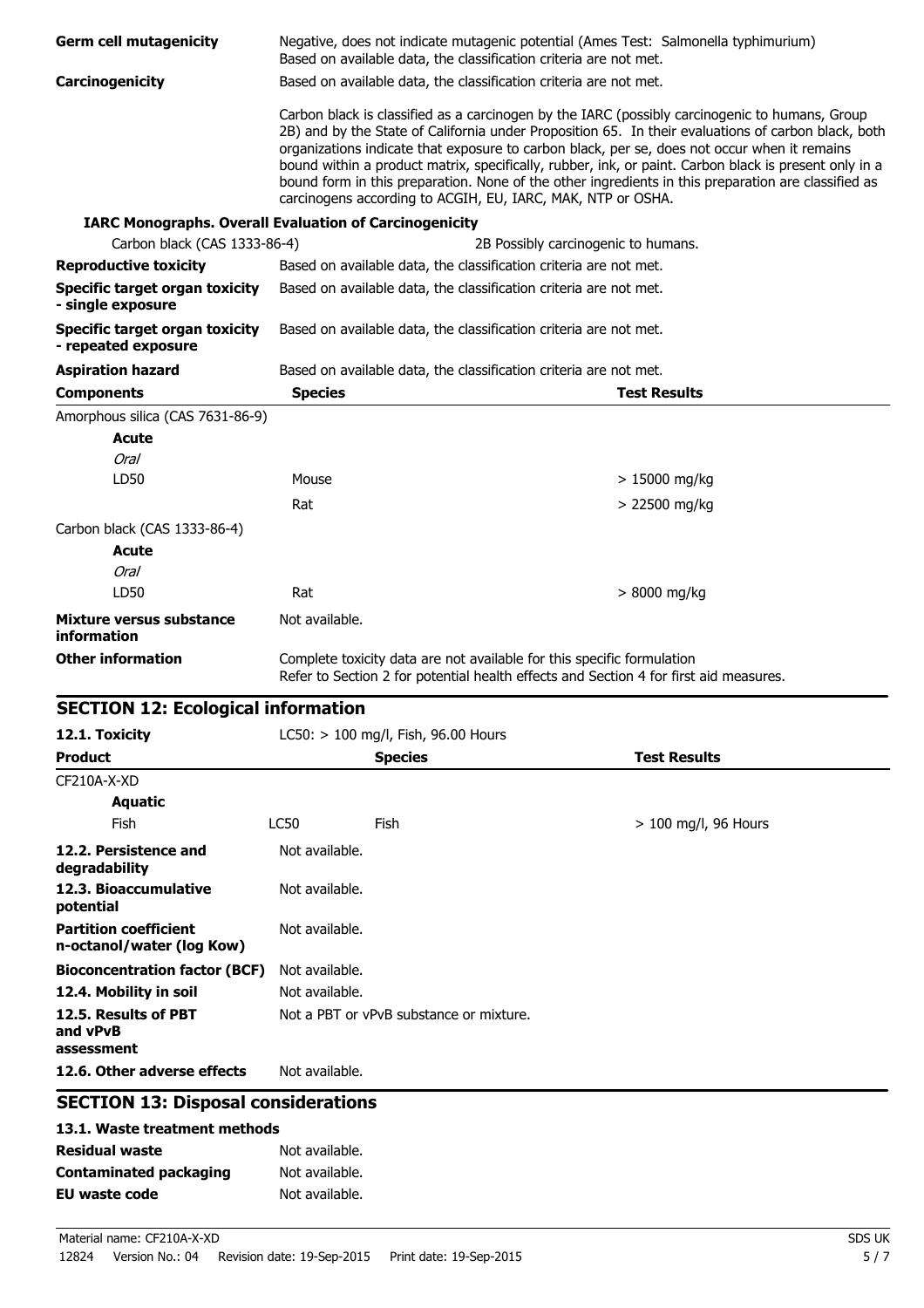**Disposal methods/information** Do not shred toner cartridge, unless dust-explosion prevention measures are taken. Finely dispersed particles may form explosive mixtures in air. Dispose of in compliance with federal, state, and local regulations. HP's Planet Partners (trademark) supplies recycling program enables simple, convenient recycling of HP original inkjet and LaserJet supplies. For more information and to determine if this service is available in your location, please visit http://www.hp.com/recycle. **SECTION 14: Transport information Further information** Not a dangerous good under DOT, IATA, ADR, IMDG, or RID. **SECTION 15: Regulatory information 15.1. Safety, health and environmental regulations/legislation specific for the substance or mixture EU regulations Regulation (EC) No. 1005/2009 on substances that deplete the ozone layer, Annex I** Not listed. **Regulation (EC) No. 1005/2009 on substances that deplete the ozone layer, Annex II** Not listed. **Regulation (EC) No. 850/2004 On persistent organic pollutants, Annex I as amended** Not listed. **Regulation (EC) No. 689/2008 concerning the export and import of dangerous chemicals, Annex I, part 1 as amended** Not listed. **Regulation (EC) No. 689/2008 concerning the export and import of dangerous chemicals, Annex I, part 2 as amended** Not listed. **Regulation (EC) No. 689/2008 concerning the export and import of dangerous chemicals, Annex I, part 3 as amended** Not listed. **Regulation (EC) No. 689/2008 concerning the export and import of dangerous chemicals, Annex V as amended** Not listed. **Regulation (EC) No. 166/2006 Annex II Pollutant Release and Transfer Registry** Not listed. **Regulation (EC) No. 1907/2006, REACH Article 59(1) Candidate List as currently published by ECHA** Not listed. **Authorizations Regulation (EC) No. 143/2011 Annex XIV Substances Subject to Authorization** Not listed. **Restrictions on use Regulation (EC) No. 1907/2006, REACH Annex XVII Substances subject to restriction on marketing and use as amended** Not listed. **Directive 2004/37/EC: on the protection of workers from the risks related to exposure to carcinogens and mutagens at work** Not regulated. **Directive 92/85/EEC: on the safety and health of pregnant workers and workers who have recently given birth or are breastfeeding** Not regulated. **Other EU regulations Directive 96/82/EC (Seveso II) on the control of major-accident hazards involving dangerous substances** Not regulated. **Directive 98/24/EC on the protection of the health and safety of workers from the risks related to chemical agents at work** Not regulated. **Directive 94/33/EC on the protection of young people at work** Not regulated. **Other regulations** All chemical substances in this HP product have been notified or are exempt from notification under chemical substances notification laws in the following countries: US (TSCA), EU (EINECS/ELINCS), Switzerland, Canada (DSL/NDSL), Australia, Japan, Philippines, South Korea, New Zealand, and China. **Other information** This Safety Data Sheet complies with the requirements of Regulation (EC) No 1907/2006.